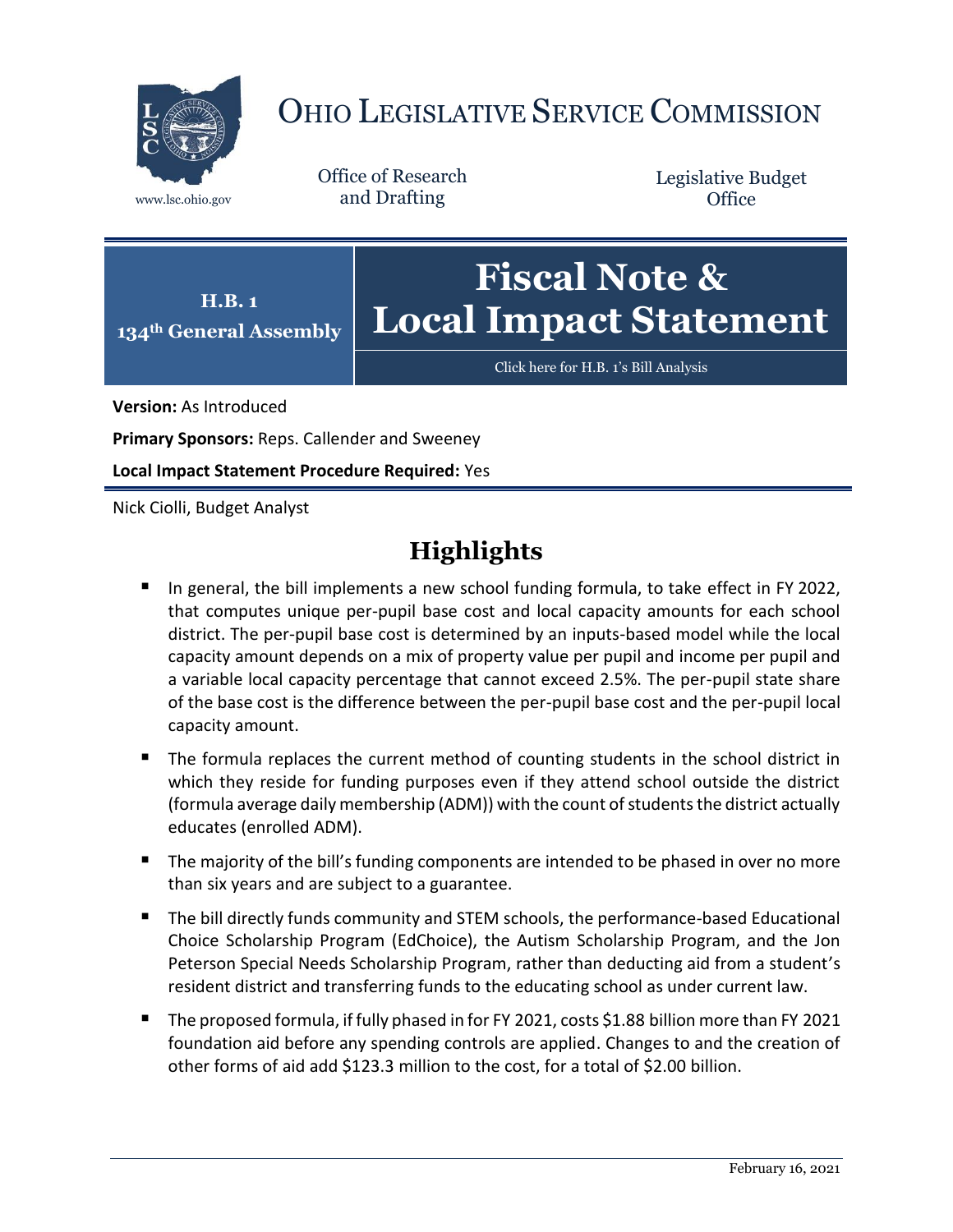# **Detailed Analysis**

# **Introduction**

The bill replaces the school funding formula in current law with a new formula beginning in FY 2022. In general, this formula significantly modifies how public school students are counted for funding purposes, computes a base cost for each district, and, for purposes of calculating the state's contribution under the formula, changes the method for determining the capacity of each district to raise revenue locally. The current LSC School Funding Complete Resource provides a detailed analysis of the FY 2019 formula.<sup>1</sup> The following provides an overview of the fiscal implications of the proposed formula and other major provisions.

The proposed formula will be phased in for a period of time determined by the General Assembly. This analysis compares estimated funding levels under the proposed formula in H.B. 1 if it operated in FY 2021 fully phased in with the levels of foundation aid in FY 2021 under current law before any executive-ordered budget reductions.<sup>2</sup> Note that FY 2021 estimates are based on FY 2020 data. FY 2021 enrollment is impacted by shifts in how families have chosen to educate their children during the COVID-19 pandemic. For example, some families have delayed their children entering kindergarten. Others have chosen e-schools instead of their resident district schools. This analysis does not take into account Student Wellness and Success funds and other forms of state support, such as Quality Community School Support payments, under current law for FY 2021. It is not clear whether the bill's formula will replace these sources, which amount to \$400 million and \$30 million in FY 2021, respectively. Table 1 below summarizes the differences in formula aid under this scenario by school type. As the table shows, the state's contribution under H.B. 1, fully phased in for FY 2021, amounts to \$1.88 billion more than FY 2021 formula aid under current law. Most districts receive more state aid but some receive less.

| Table 1. Comparison of Estimated Formula Aid Under H.B. 1<br>Fully Phased in by School Type, FY 2021 (\$ in millions) |                                                                                                        |                                 |           |          |  |
|-----------------------------------------------------------------------------------------------------------------------|--------------------------------------------------------------------------------------------------------|---------------------------------|-----------|----------|--|
| <b>School Type</b>                                                                                                    | <b>Formula Aid After</b><br><b>Transfers (Current</b><br><b>Law Before Budget</b><br><b>Reduction)</b> | H.B.1<br><b>Fully Phased in</b> | \$ Change | % Change |  |
| <b>Traditional districts</b>                                                                                          | \$6,835.7                                                                                              | \$8,459.4                       | \$1,623.7 | 23.8%    |  |
| Joint vocational school<br>districts                                                                                  | \$323.4                                                                                                | \$442.6                         | \$119.2   | 36.8%    |  |
| Community and STEM<br>schools                                                                                         | \$874.6                                                                                                | \$1,007.4                       | \$132.9   | 15.2%    |  |

<sup>1</sup> [https://www.lsc.ohio.gov/documents/reference/current/schoolfunding/sfcr\\_feb2019.pdf.](https://www.lsc.ohio.gov/documents/reference/current/schoolfunding/sfcr_feb2019.pdf)

 $\overline{a}$ 

 $2$  H.B. 166 of the 133<sup>rd</sup> General Assembly suspended the operation of the current law formula for FY 2020 and FY 2021 and, instead, provides foundation aid in the same amounts as FY 2019. Foundation aid was subsequently reduced by about \$300 million in FY 2020 and about \$125 million in FY 2021 to help balance the state budget in the wake of the economic disruption caused by the COVID-19 pandemic.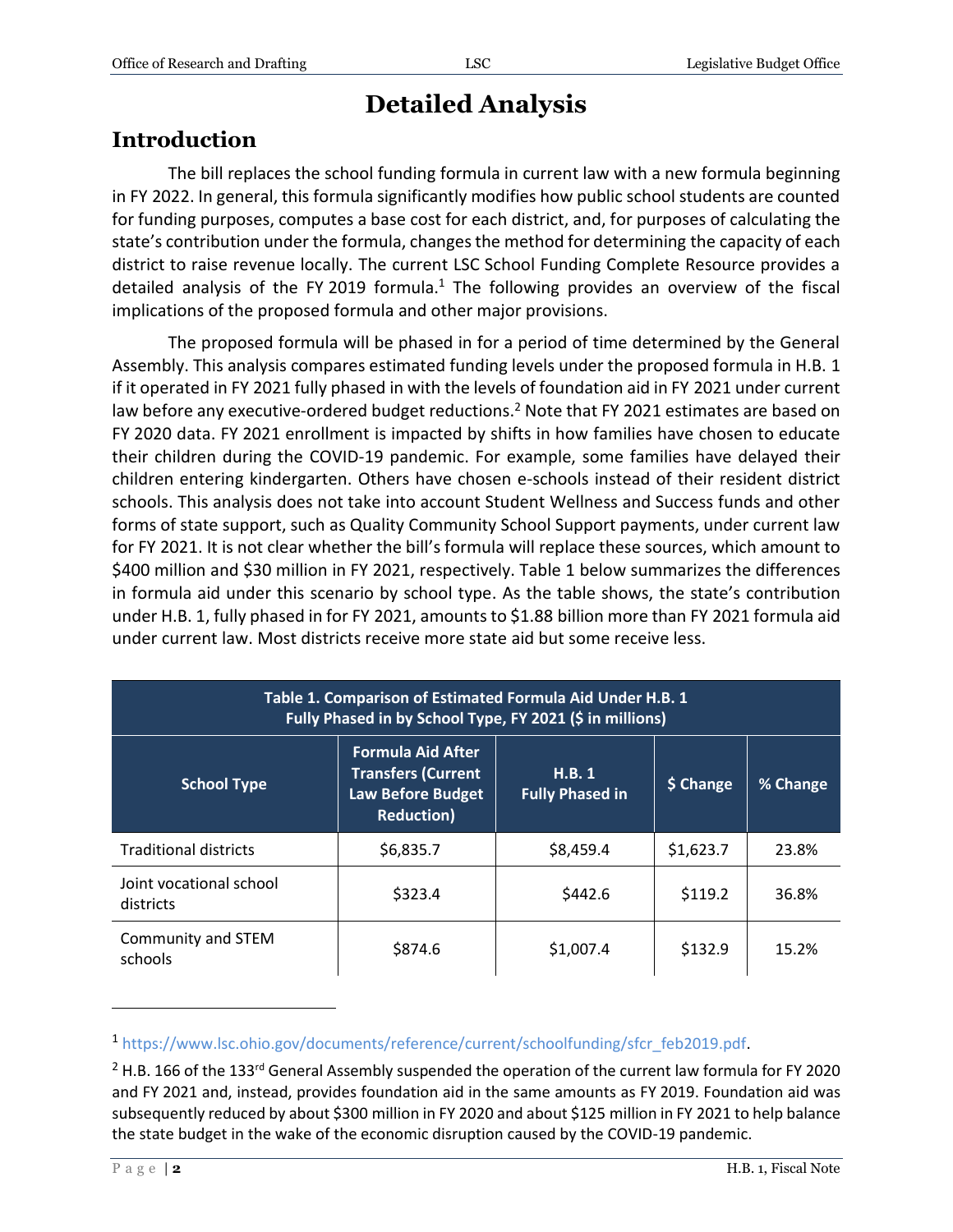| Table 1. Comparison of Estimated Formula Aid Under H.B. 1<br>Fully Phased in by School Type, FY 2021 (\$ in millions) |                                                                                                         |                                  |           |          |  |
|-----------------------------------------------------------------------------------------------------------------------|---------------------------------------------------------------------------------------------------------|----------------------------------|-----------|----------|--|
| <b>School Type</b>                                                                                                    | <b>Formula Aid After</b><br><b>Transfers (Current</b><br><b>Law Before Budget</b><br><b>Reduction</b> ) | H.B. 1<br><b>Fully Phased in</b> | \$ Change | % Change |  |
| Scholarship programs                                                                                                  | \$400.9                                                                                                 | \$400.9                          | \$0       | 0.0%     |  |
| <b>Total</b>                                                                                                          | \$8,434.6                                                                                               | \$10,310.4                       | \$1,875.7 | 22.2%    |  |

# **Analysis of proposed school funding formula**

# **Overview of formula changes**

The bill gradually implements a new school funding formula beginning in FY 2022. In general, the formula will be phased in over time. However, the bill does not specify a duration for the phase-in of a school district's foundation funding. Rather, the General Assembly must determine the percentage of foundation funding that is to be phased in for each fiscal year. Nevertheless, the proposed formula is intended to be phased in over no more than six years until it is fully implemented in FY 2027. Among the major formula changes, the bill:

- $\blacksquare$  Counts students in the district in which they are educated rather than the district in which they reside;
- Replaces the per-pupil formula amount (\$6,020) with a variable per-pupil base cost computed for each school district;
- Eliminates the state share index, a formula component used to equalize payments based upon district capacity to raise local revenues, and replaces it with a per-pupil local capacity amount for each district based on a district's property valuation and income;
- **Eliminates current law calculations of targeted assistance and capacity aid and replaces** them with new targeted assistance and supplemental targeted assistance components;
- Funds community and STEM schools and scholarship programs directly rather than through transfers of state aid from the students' resident districts;
- Guarantees each district receives in FY 2022 and FY 2023 at least the district's FY 2020 foundation aid before budget reductions (excluding transportation aid) after adjusting for school choice program transfers and, in future years, provides a per-pupil funding guarantee; and
- Modifies the transportation formula, in part, by progressively increasing the minimum state share of transportation formula costs and by creating a density supplement, an efficiency adjustment, and a stand-alone guarantee for transportation funds.

# **Enrolled average daily membership (ADM)**

The bill modifies the manner in which students are counted for funding purposes. Currently, the student count for each school district is based on the number of students who reside in the district ("formula ADM"). However, some students choose to obtain all of their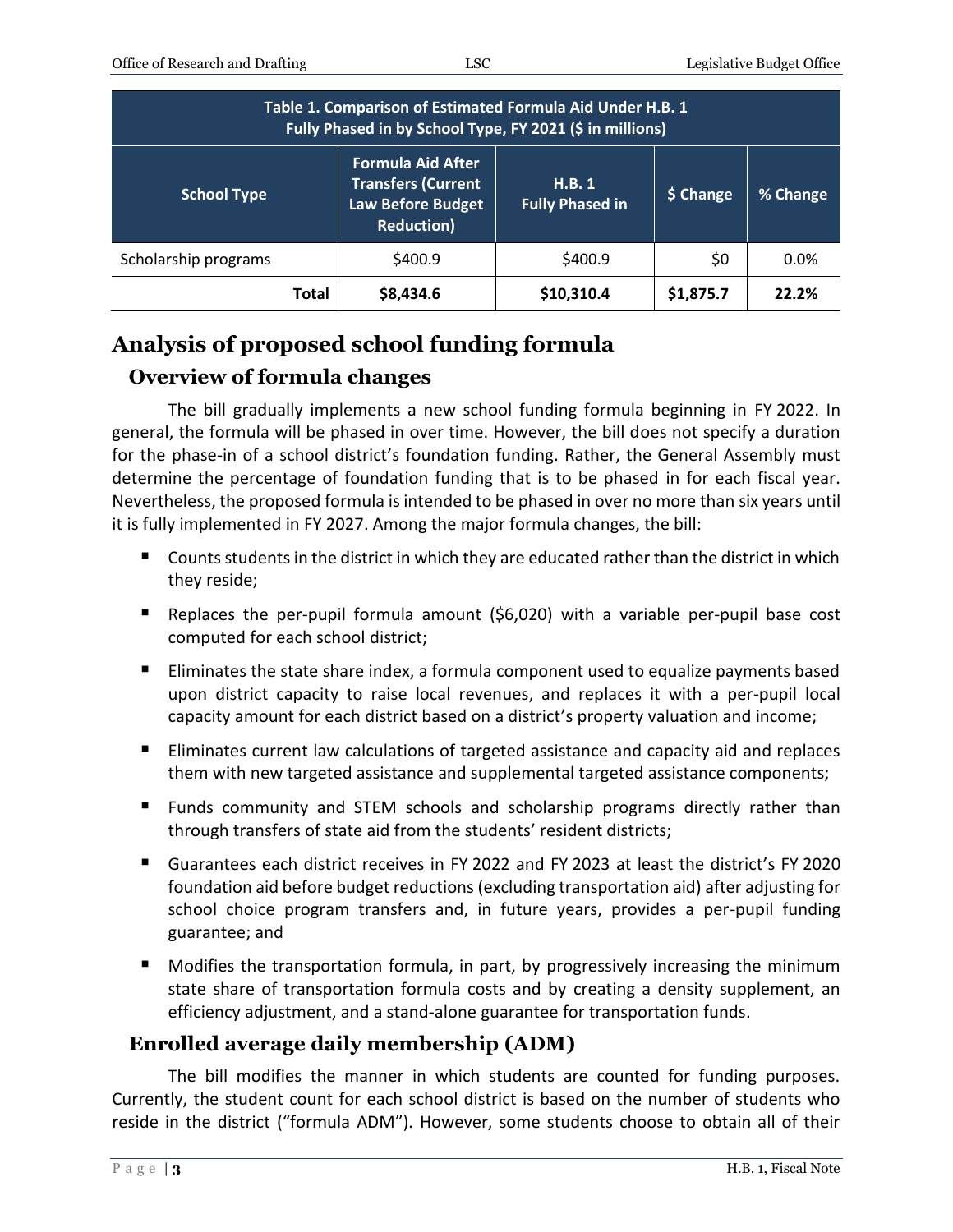education at schools that are not part of their resident districts. For example, some students attend community or STEM schools, some students attend other districts through open enrollment, and others attend nonpublic schools through state scholarship programs. In general, funding for these students is deducted from the state aid allocated to that district and transferred to the district or school where the students are actually educated. The bill replaces the concept of formula ADM with "enrolled ADM," which is a count of the students that are educated by the district. The bill continues the current law practice of subtracting from a district's student count 80% of the district's JVSD students and adding 20% of the district's students who are enrolled in another district under a career-technical education compact. The bill's base cost mechanism uses a slightly different count. The "base cost enrolled ADM" is equal to the greater of the district's enrolled ADM for the prior fiscal year or the average of the district's enrolled ADM for the three prior fiscal years.

In FY 2020, statewide formula ADM for traditional school districts was 1.66 million full-time equivalent (FTE) students. In contrast, enrolled ADM for traditional districts in FY 2020 was 1.51 million FTE students, a difference of about 149,000 students (-9.0%). Most of the students who are no longer counted in their resident district either attend community or STEM schools (107,000 students). In general, the remainder attend nonpublic schools through scholarship programs (41,000). Community and STEM school and scholarship students tend to be concentrated in urban school districts. Chart 1 below illustrates the average percentage differences in formula ADM and enrolled ADM for FY 2020 by district comparison groupings ("typology") developed by the Ohio Department of Education (ODE). As the chart shows, the student count decreases in the so-called "Big 8" very high-poverty urban school districts by nearly one-third while decreasing by 15.0% in other urban districts. Changes in other types of districts are much less drastic, with average changes ranging from a decrease of 5.8% in small town, high-poverty districts to an increase of 2.1% in small town, low-poverty districts. Small town, low-poverty and rural, average-poverty districts tend to show net gains due to students that open enroll into the districts. Districts whose student count decreases as a result of the bill would, all else equal, look wealthier on a per-pupil basis, which may lead to reduced funding from the state.



#### **Chart 1: Average Percentage Difference in Formula ADM and Enrolled ADM by District Typology, FY 2020**

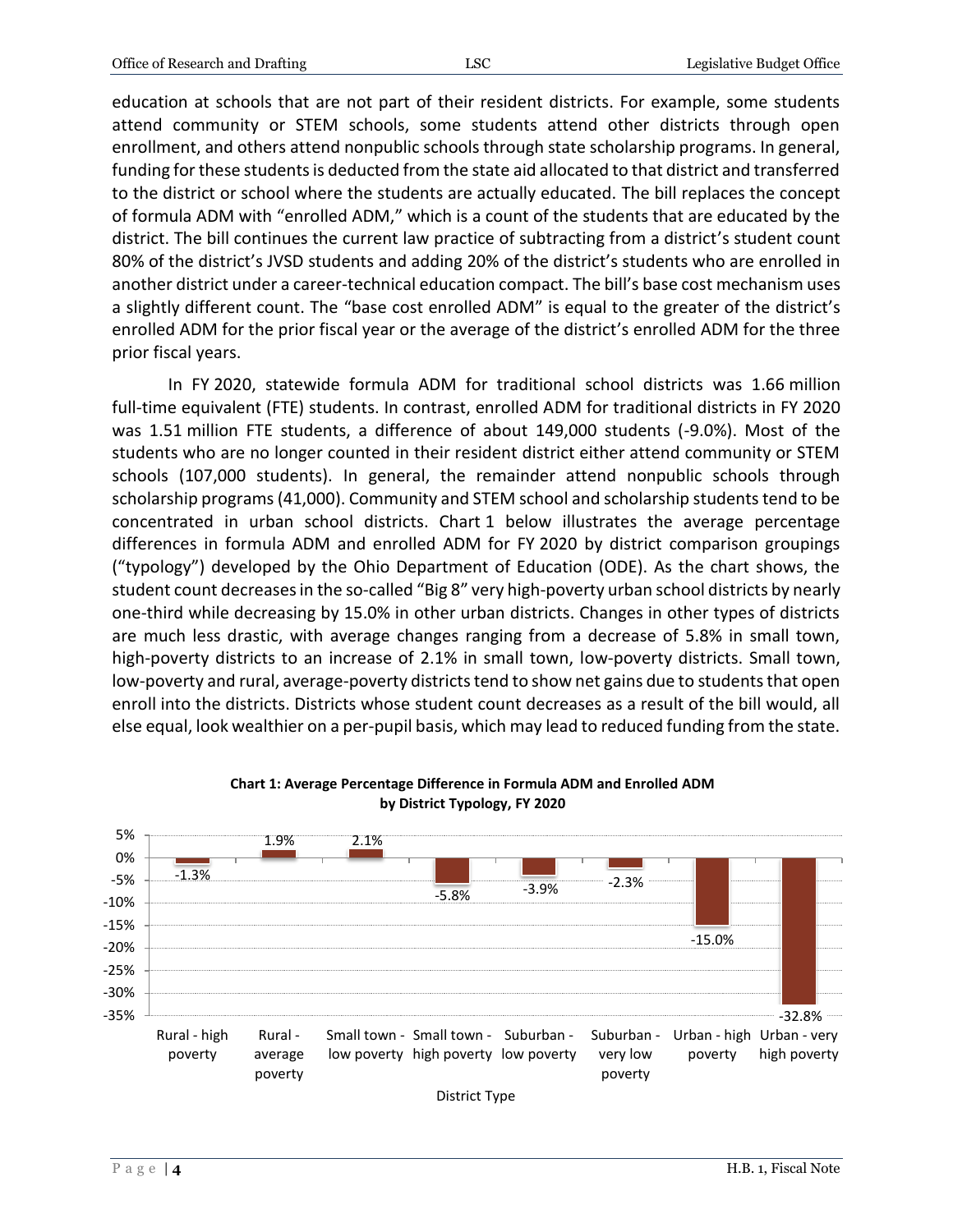# **Base cost**

The proposed formula first determines a "base cost" and then determines how state funding for this cost is distributed to school districts. A district's base cost is made up of the following components: (1) teacher base cost, (2) student support base cost, (3) district leadership and accountability base cost, and (4) building leadership and operations base cost. The base cost components are calculated using various inputs, such as statewide average staff and teacher salary data, district-paid insurance costs, district spending data, and certain pupil-to-staff ratios. The average salaries and costs within the base cost computations are calculated using data from FY 2018. The base cost, including state and local shares, amounts to an estimated \$10.98 billion if the formula were in place in FY 2021. Chart 2 below illustrates the proportion each of the four main components represent of the total base cost. The teacher base cost is the largest element, comprising \$6.40 billion (58%).



**Chart 2: Elements of the H.B. 1 Base Cost (\$ in billions), FY 2021**

The proposed formula calculates a unique base cost per pupil that is equal to the district's total base cost divided by the district's base cost enrolled ADM. The statewide average base cost per pupil in the FY 2021 simulation for traditional districts is \$7,199. While it ranges from about \$7,000 to about \$15,000 for individual districts (excluding a few small outliers), the base cost per pupil is between \$7,000 and \$8,000 for about 525 districts (86%). In contrast, the per-pupil formula amount used in the FY 2019 formula (the most recent year that the formula in current law was operational) is a uniform \$6,020.

# **Per-pupil local capacity amount**

Each school district's capacity to raise revenues at the local level for the students residing in the district varies widely, as it is largely dependent on the taxable property value per pupil of the district. A major goal of the state's school funding formula is to neutralize the effect of local property wealth disparities on students' access to basic educational opportunities. To achieve this goal, Ohio's school funding formula in current law uses an index, based on a district's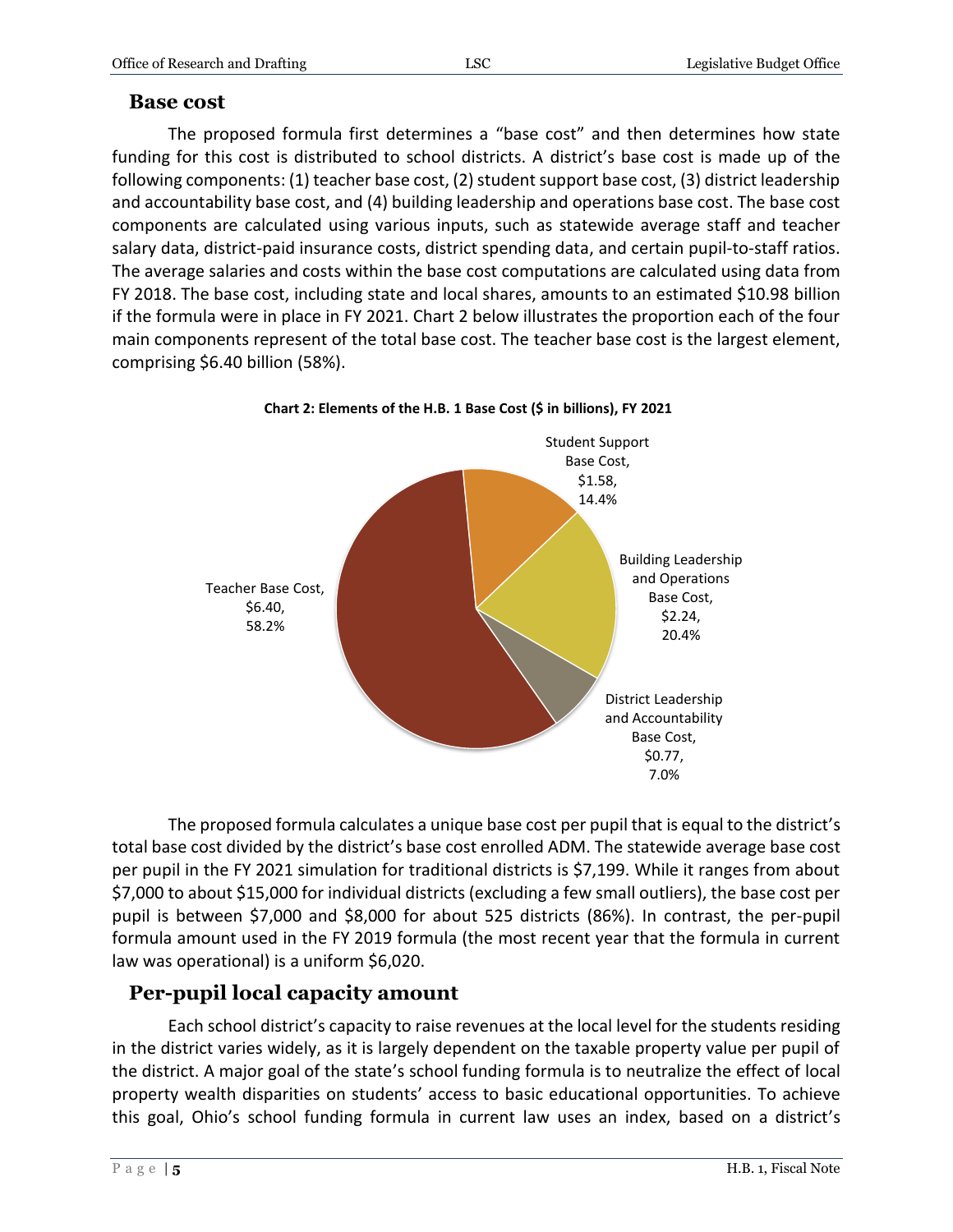three-year average property valuation and in some circumstances median and average income, to direct more state funds to districts with lower wealth. The proposed formula uses a different method to equalize wealth disparities. In general, it determines a district's capacity using a mix of a district's (1) valuation per pupil (60%), (2) federal adjusted gross income (FAGI) per pupil (20%), and (3) adjusted FAGI per pupil calculated by multiplying a district's median FAGI by the number of state income tax returns filed by district residents (20%). The three factors are added together to calculate the district's weighted capacity per pupil. For FY 2021, the statewide average weighted capacity per pupil was about \$182,000.

In essence, each district's per-pupil local capacity amount is calculated by multiplying the district's weighted capacity per pupil by a variable per-pupil local capacity percentage that cannot exceed 2.5%. The percentage is determined by first calculating a median FAGI ratio for each district based on how the district's median FAGI compares to the median FAGI for all districts statewide. The districts are then ranked from highest to lowest according to their ratios. If a district's ratio is among the highest 40 districts, the district's local capacity percentage equals 2.5%. If a district's ratio is less than the ratio of the 40th highest district but greater than 1.0 (i.e., the ratio for the district at the statewide median), the percentage is a scaled amount between 2.25% and 2.5%. If a district's ratio is less than or equal to 1.0, the percentage equals the district's ratio times 2.25%. Chart 3 below plots the local capacity percentage against district median FAGI ratios if the formula was in effect for FY 2021.



The statewide average per-pupil local capacity amount for FY 2021 is about \$3,900. As shown in the bottom portions of the bars in Chart 4 below, the per-pupil local capacity amount averages about \$2,000 for the lowest wealth districts and about \$5,900 for the highest wealth districts.<sup>3</sup>

 $\overline{a}$ 

<sup>&</sup>lt;sup>3</sup> To create the wealth quintiles, school districts are ranked from lowest to highest property value per pupil and separated into five quintiles with roughly the same number of pupils. Districts in quintile 1 have the lowest taxable property value per pupil, whereas districts in quintile 5 have the highest.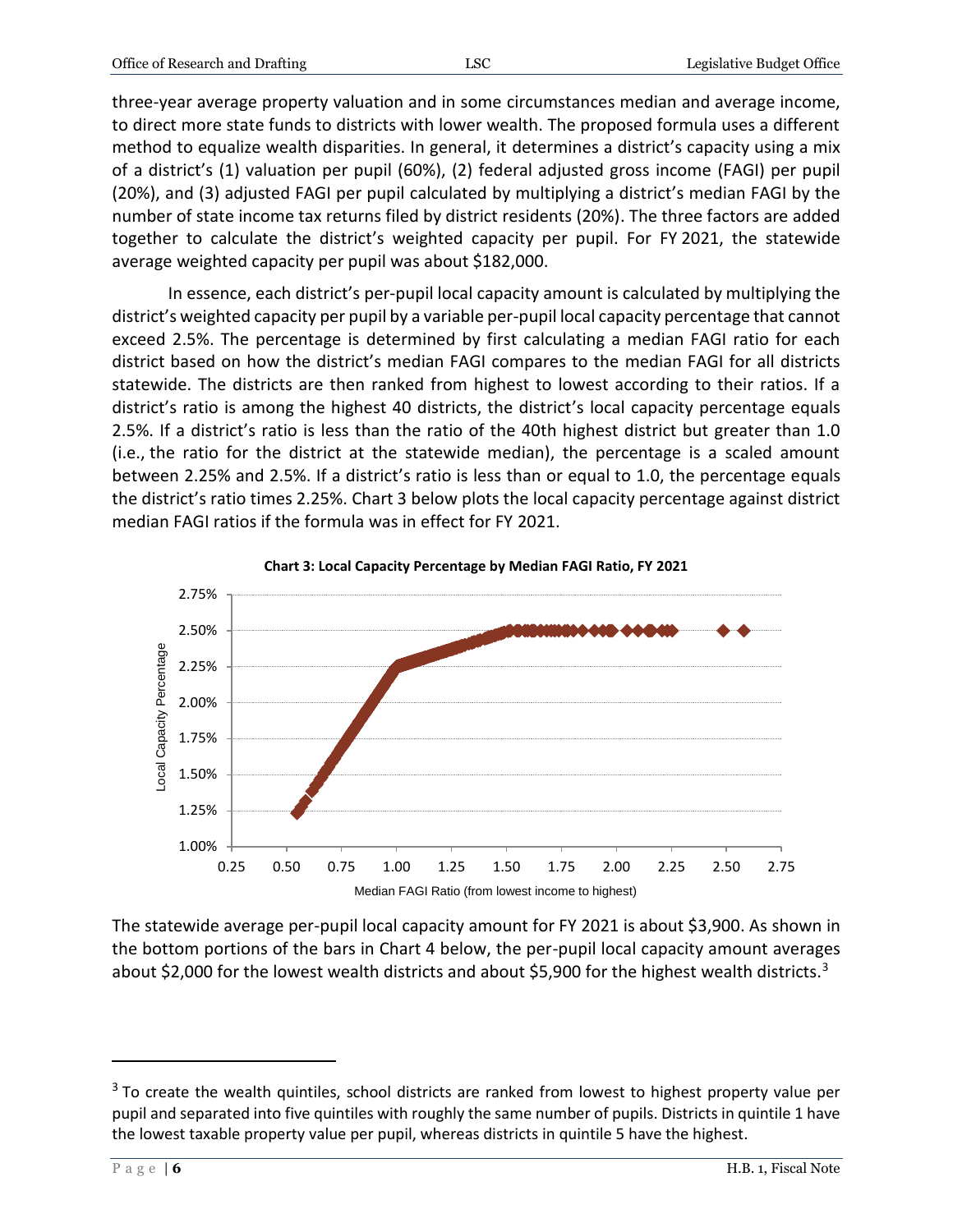# **State share of the base cost and state share percentage**

In general, a district's per-pupil local capacity amount is subtracted from the district's base cost per pupil to determine the district's per-pupil state share of the base cost. Thus, districts with lower per-pupil capacity amounts receive higher per-pupil state shares of the base cost and vice versa, as also illustrated in Chart 4. In general, the state share of the base cost is calculated by multiplying the per-pupil state share of the base cost by the district's enrolled ADM for the current year. If the proposed formula were fully in effect in FY 2021, the state share of the base cost for traditional districts would be \$4.98 billion, representing nearly 59% of total estimated formula aid. A district's state share percentage is equal to the district's state share of the base cost divided by the district's total base cost. This percentage is used in the calculation of certain formula components. The statewide average state share percentage under the proposed model in FY 2021 is 45.3%.



#### **Chart 4: Estimated Average Per-Pupil State and Local Shares of the Base Cost by Wealth Quintile, H.B. 1 Fully Phased in, FY 2021**

# **Targeted assistance and categorical components**

While the state share of the base cost is the cornerstone of the proposed formula, it, like the formula in current law, also includes other components to direct additional funding to districts with lower capacities to raise local revenues, to address students that have different needs and districts that face different challenges. These components account for students receiving special education and related services, economically disadvantaged students, gifted students, students receiving career-technical education services, and English learners, among others. Notable changes to these components are briefly listed below. The bill:

 Replaces targeted assistance and capacity aid with two main elements, a wealth amount based on a district's weighted wealth per pupil and a capacity amount based on a district's aggregate weighted wealth. The bill creates a supplemental tier of targeted assistance for lower wealth districts whose enrolled ADM is less than 88% of its total ADM for FY 2019, based on a scaled amount between \$75 and \$750 per pupil.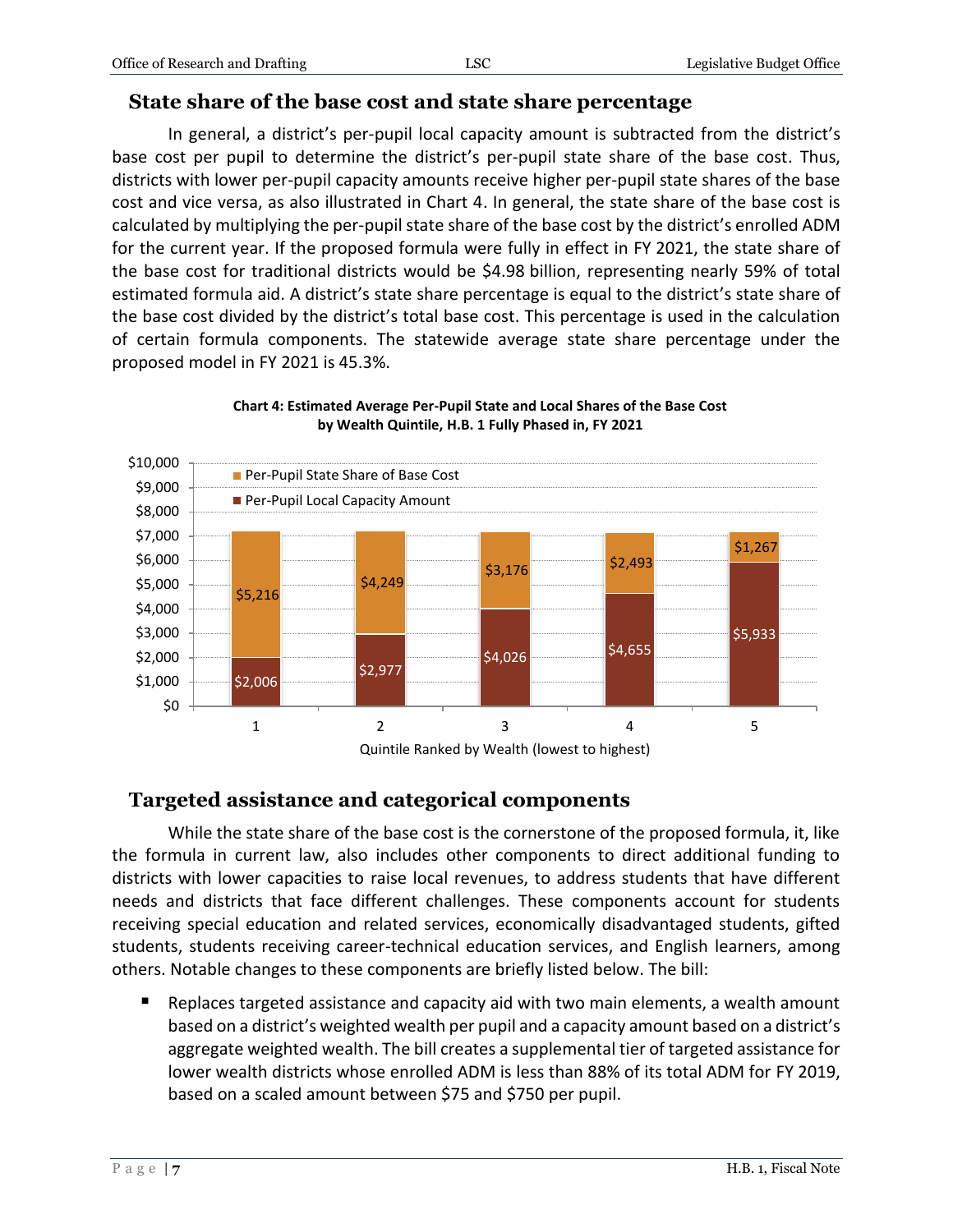Replaces the per-pupil dollar amounts in the formula under current law for special education additional aid, career-technical education aid, and English learner funds with multiples (also referred to as "weights"). The weights, when multiplied by the statewide average base cost per pupil (or, for career-technical education aid, the statewide average career-technical education base cost per pupil) are the equivalent of the current law per-pupil amounts for each component except special education additional aid. The table below summarizes the differences between current law and the bill with regard to special education aid category amounts and weights.

| Table 2. Special Education Weights Under H.B. 1 |                                               |                 |                                              |  |  |
|-------------------------------------------------|-----------------------------------------------|-----------------|----------------------------------------------|--|--|
| <b>Special Education</b><br>Category            | <b>Current Law</b><br><b>Per-Pupil Amount</b> | H.B. 1 Multiple | H.B. 1 Equivalent<br><b>Per-Pupil Amount</b> |  |  |
| Category 1                                      | \$1,578                                       | 0.2434          | \$1,753                                      |  |  |
| Category 2                                      | \$4,005                                       | 0.6178          | \$4,450                                      |  |  |
| Category 3                                      | \$9,622                                       | 1.4843          | \$10,691                                     |  |  |
| Category 4                                      | \$12,841                                      | 1.9809          | \$14,268                                     |  |  |
| Category 5                                      | \$17,390                                      | 2.6826          | \$19,322                                     |  |  |
| Category 6                                      | \$25,637                                      | 3.9548          | \$28,486                                     |  |  |

- Increases the base per-pupil amount used to calculate disadvantaged pupil impact aid (DPIA), previously called economically disadvantaged funds, by \$150 (55%), from \$272 under current law to \$422. The formula continues to include community school and STEM school students who are economically disadvantaged when calculating the statewide percentage of economically disadvantaged students.
- **Modifies the students included in categories two and three of English learner students to** consist of students who have been enrolled for more than 180 days until they successfully achieve proficiency on the assessments and students who have achieved proficiency for two successive school years, respectively.
- Provides new funding for gifted referrals and professional development, increases the salaries associated with gifted intervention specialist and coordinator units but equalizes all gifted funding elements according to a district's state share percentage (under the current formula, gifted funding is not subject to the district's state share index).
- Requires English learner funds to be spent by school districts, community schools, and STEM schools only for services for English learners and gifted funds to be spent by school districts only for gifted education and related services.
- Modifies the transportation formula by (1) progressively increasing the minimum state share of the transportation formula to 50% by FY 2027, (2) including riders that live less than one mile from school in the formula, (3) applying to the statewide average cost per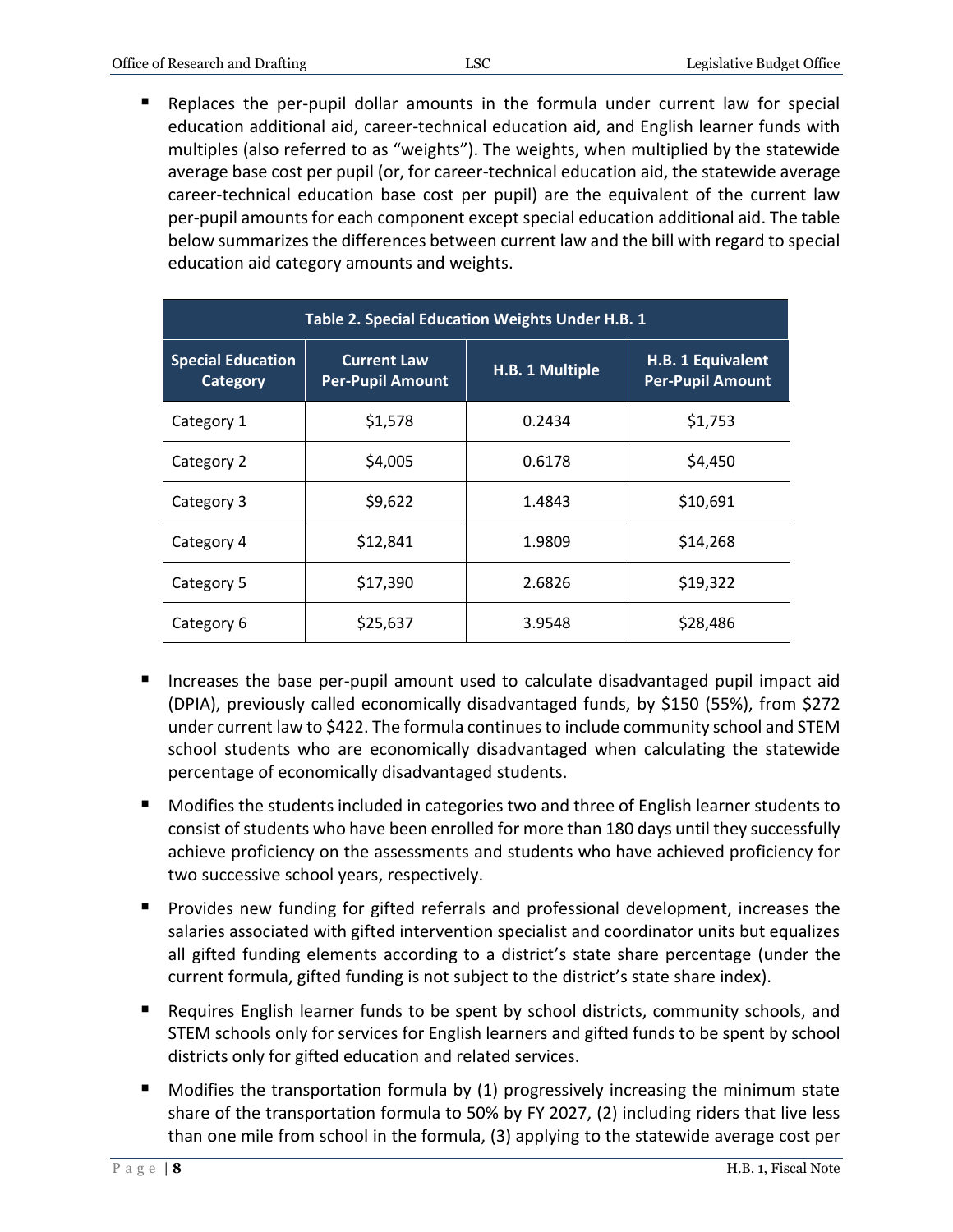rider a weight of 1.5 for community and STEM school students and a weight of 2.0 for nonpublic school students when calculating a district's cost for the number of students transported, (4) revising the density supplement by calculating density based on a district's qualifying riders, instead of total ADM, and qualifying for the supplement districts with a density less than 28 riders per square mile, instead of 50 total ADM per square mile, and (5) adding an efficiency adjustment.

■ Eliminates K-3 literacy funds and performance bonuses.

# **Final aid**

The proposed formula is to be phased in over time, except for certain exempt components. In general, the phase-in is based on a district's FY 2020 foundation aid after school choice program transfers but excludes DPIA and transportation aid (the "phase-in funding base"). The phased-in amount is the district's phase-in funding base plus the difference between the district's phase-in funding base and the sum of the district's foundation funding components subject to the phase-in multiplied by the phase-in percentage. The bill does not specify phase-in percentages other than stating the General Assembly's intent that the formula is to be funded at 100% by FY 2027 and each fiscal year after.

For FY 2022 and FY 2023, the bill provides temporary transitional aid to guarantee each district a total amount of foundation funding equal to its phase-in funding base plus DPIA. For FY 2024 and for each fiscal year thereafter, the bill guarantees each district a per-pupil amount of foundation funding equal to the district's "guaranteed funding" for the third preceding fiscal year divided by the average of the district's enrolled ADM for the third, fourth, and fifth preceding fiscal years. For example, the FY 2024 calculation would guarantee a per-pupil amount equal to the district's FY 2021 funding divided by the average of the district's enrolled ADM for FY 2019, FY 2020, and FY 2021. However, during the period of the phase-in, if the number of open enrollment students entering a district decreases from the prior year by the greater of 20 students or 10% (the "decrease threshold"), the district's guarantee base is reduced by an amount equal to the product of the statewide average base cost per pupil and the reduction in the number of open enrollment students above the decrease threshold.

DPIA and components exempt from both the phase-in and guarantee, consisting of supplemental targeted assistance and transportation (which is guaranteed separately), are added to the phased-in amount and temporary transitional aid to determine a district's final aid.

# **JVSDs**

The bill's funding formula for JVSDs is similar to the formula for traditional districts, with several modifications, including to components used to calculate the base cost. Additionally, a JVSD's state share continues to be calculated using a  $\frac{1}{2}$  of one mill charge-off but the charge-off rate is multiplied by the lesser of the district's three-year average taxable property value or its most recent year's taxable property value. As under current law, JVSDs do not receive targeted assistance, gifted funding, or transportation aid under the bill. Funding for JVSDs is intended to be phased in through a method similar to traditional districts.

# **Community and STEM schools**

The bill funds community and STEM schools directly rather than through transfers of state aid from the students' resident districts. The funding formula for community and STEM schools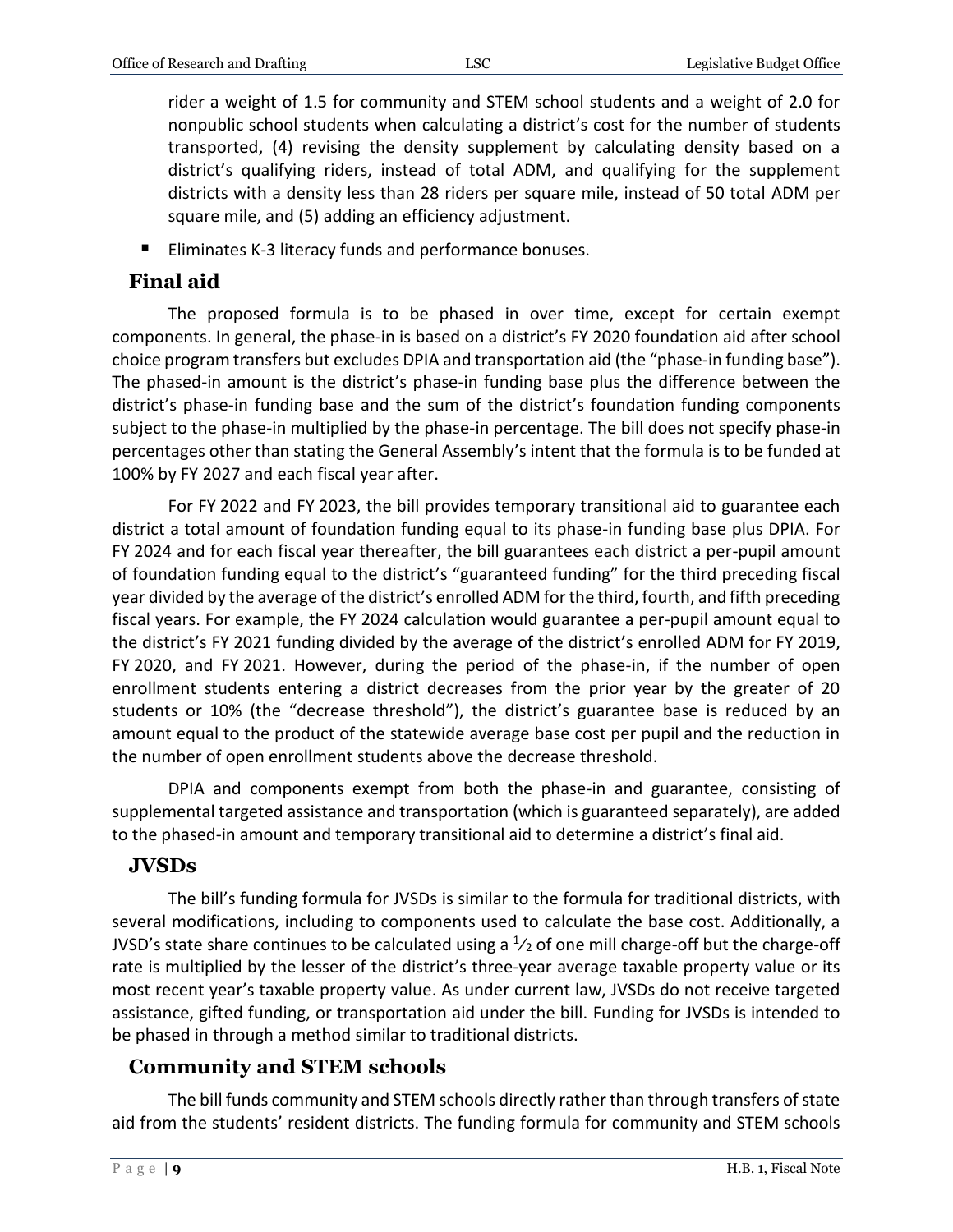is similar to the formula for traditional districts. The bill calculates the same four base cost components that are calculated for traditional school districts, but with modifications. Notably, current year enrolled ADM data is used and each school's student support, leadership and accountability, and building leadership and operations base cost components are each equal to 90% of the per-pupil statewide average for the respective base cost component for traditional districts times the school's enrollment.<sup>4</sup> The bill continues to limit the funding components received by e-schools to the base cost, special education additional aid, and career-technical education additional aid. Funding for community and STEM schools is intended to be phased in through a method similar to traditional districts.

#### **Scholarship programs**

The Educational Choice Scholarship Program (EdChoice), the Autism Scholarship Program, and the Jon Peterson Special Needs Scholarship Program are also directly funded under the bill, rather than deducting the amounts of those scholarships from students' districts of residence. The bill also directly funds the Cleveland Scholarship Program which, under current law, is funded by both a deduction from Cleveland Municipal School District's foundation funding and direct state payments through an earmark of GRF line item 200550, Foundation Funding. The bill maintains the maximum scholarship amounts specified in current law. The income-based EdChoice Program, currently funded directly by the state through GRF line item 200573, EdChoice Expansion, is unaffected by the bill.

### **Funding priorities**

During the period of the phase-in, the bill gives first priority to fully funding DPIA and second priority to funding state operating support for educational service centers, requiring surplus GRF revenues from FY 2022 through FY 2027 to be used exclusively to help the state do so. Further, the bill specifies that it is the intent of the General Assembly that an amount equal to the estimated increase in revenues in the GRF that is determined as part of the development of the main operating budget for FY 2022 and FY 2023 first be used to fund DPIA. Ultimately, if the amounts appropriated for formula and other aid are insufficient, the Department must prorate the payments so that the amount allocated is not exceeded.

# **Comparison of FY 2021 proposed funding without phase-ins**

Table 3 below summarizes the differences in cost between current law and proposed formula aid fully phased in in FY 2021 by formula component. Component amounts under current law generally are imputed based on the actual amount allocated in FY 2019. Each component's total consists of funding for traditional districts, JVSDs, community and STEM schools, and scholarship programs. As the table illustrates, the proposed formula's overall marginal cost of \$1.88 billion in this scenario is driven by the state share of the base cost and DPIA. The former component is about \$1.46 billion (30.4%) more than the analogous imputed Opportunity Grant for FY 2021 while the latter is about \$316 million (74.7%) more than the estimated economically

 $\overline{a}$ 

<sup>&</sup>lt;sup>4</sup> For purposes of determining each community and STEM school's base cost, the statewide average student support base cost per pupil for traditional districts is calculated after subtracting the athletic co-curriculars activities cost.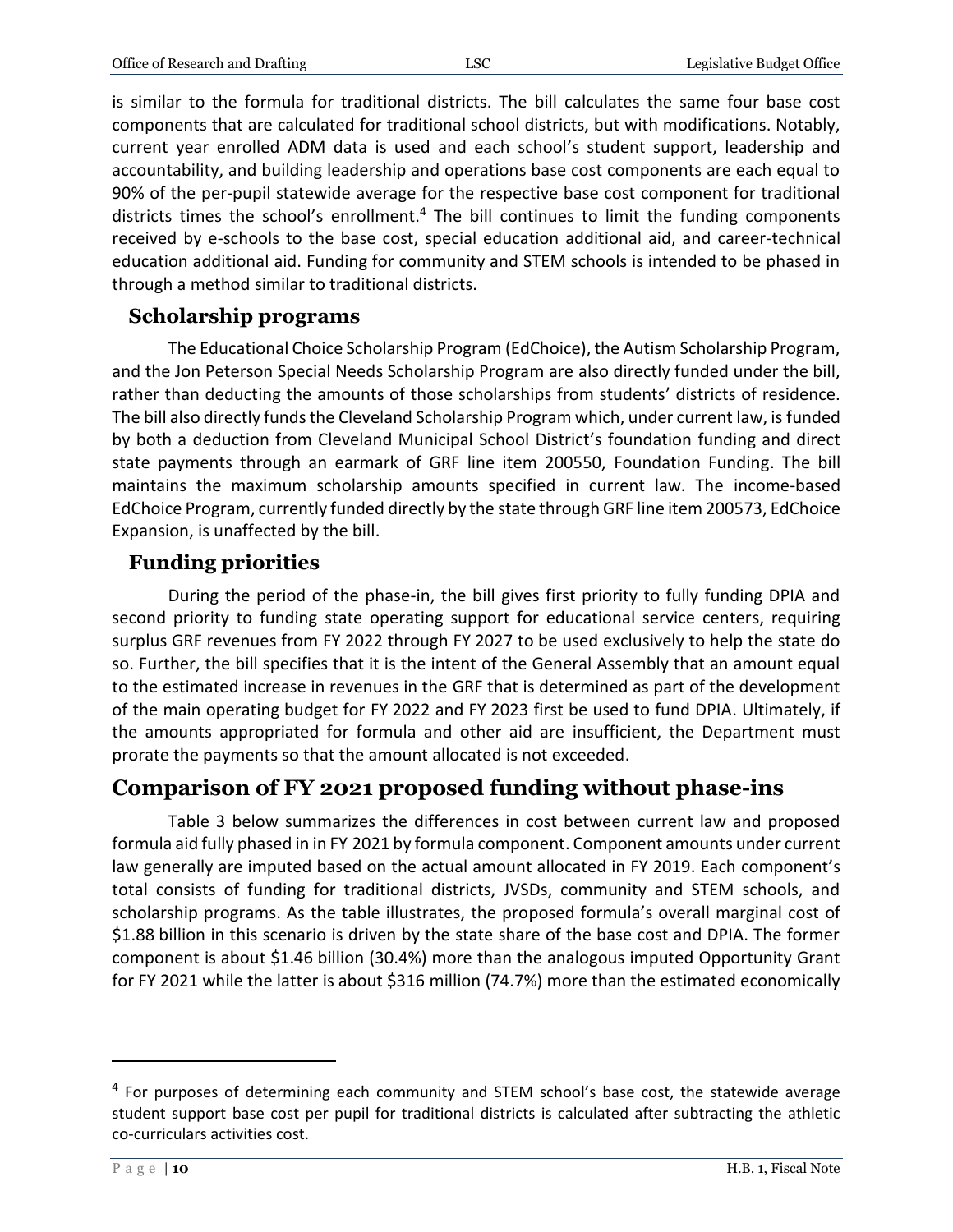disadvantaged aid amount in FY 2021. Changes in other formula components largely offset each other.

| Table 3. Comparison of Estimated Formula Aid Under H.B. 1<br>Fully Phased in by Formula Component, FY 2021 (\$ in millions) |                                                                                                                              |                                                     |           |          |  |
|-----------------------------------------------------------------------------------------------------------------------------|------------------------------------------------------------------------------------------------------------------------------|-----------------------------------------------------|-----------|----------|--|
| <b>Component</b>                                                                                                            | <b>Estimated</b><br><b>Formula Aid Net of</b><br><b>Transfers (Current</b><br><b>Law Before Budget</b><br><b>Reductions)</b> | <b>Estimated</b><br>H.B.1<br><b>Fully Phased in</b> | \$ Change | % Change |  |
| State share of base cost                                                                                                    | \$4,803.2                                                                                                                    | \$6,262.6                                           | \$1,459.4 | 30.4%    |  |
| Targeted assistance/capacity aid                                                                                            | \$1,117.4                                                                                                                    | \$1,006.7                                           | $-5110.7$ | $-9.9%$  |  |
| Special education additional aid                                                                                            | \$918.4                                                                                                                      | \$1,089.0                                           | \$170.6   | 18.6%    |  |
| <b>Transportation funds</b>                                                                                                 | \$465.8                                                                                                                      | \$616.2                                             | \$150.4   | 32.3%    |  |
| Disadvantaged pupil impact aid                                                                                              | \$423.5                                                                                                                      | \$739.7                                             | \$316.3   | 74.7%    |  |
| Career-technical education aid                                                                                              | \$160.7                                                                                                                      | \$182.1                                             | \$21.4    | 13.3%    |  |
| K-3 literacy funds                                                                                                          | \$102.7                                                                                                                      | \$0                                                 | $-5102.7$ | $-100%$  |  |
| Gifted funds                                                                                                                | \$74.2                                                                                                                       | \$92.8                                              | \$18.6    | 25.1%    |  |
| Performance bonuses                                                                                                         | \$36.7                                                                                                                       | \$0                                                 | $-536.7$  | $-100%$  |  |
| English learner funds                                                                                                       | \$31.7                                                                                                                       | \$45.4                                              | \$13.8    | 43.5%    |  |
| Enrollment growth supplement                                                                                                | \$23.0                                                                                                                       | \$0                                                 | $-523.0$  | $-100%$  |  |
| Temporary transitional aid                                                                                                  | \$277.4                                                                                                                      | \$275.8                                             | $-51.6$   | $-0.6%$  |  |
| <b>Total</b>                                                                                                                | \$8,434.6                                                                                                                    | \$10,310.4                                          | \$1,875.7 | 22.2%    |  |

# **Effects on other state subsidies**

# **Special education transportation reimbursement**

The state reimburses school districts for the cost of transportation special education students who are not transported on regular school buses on regular routes. Under current law, districts receive an amount equal to the actual cost of providing special transportation up to \$6 per child per instructional day plus one-half the actual cost in excess of \$6 per day multiplied by the district's state share index or the statutory minimum state share index for the base transportation formula, whichever is larger. Reimbursements to individual districts are limited to no more than 200% of the statewide average cost of transportation per child. The bill alters the reimbursement formula by multiplying the actual cost the district incurred for special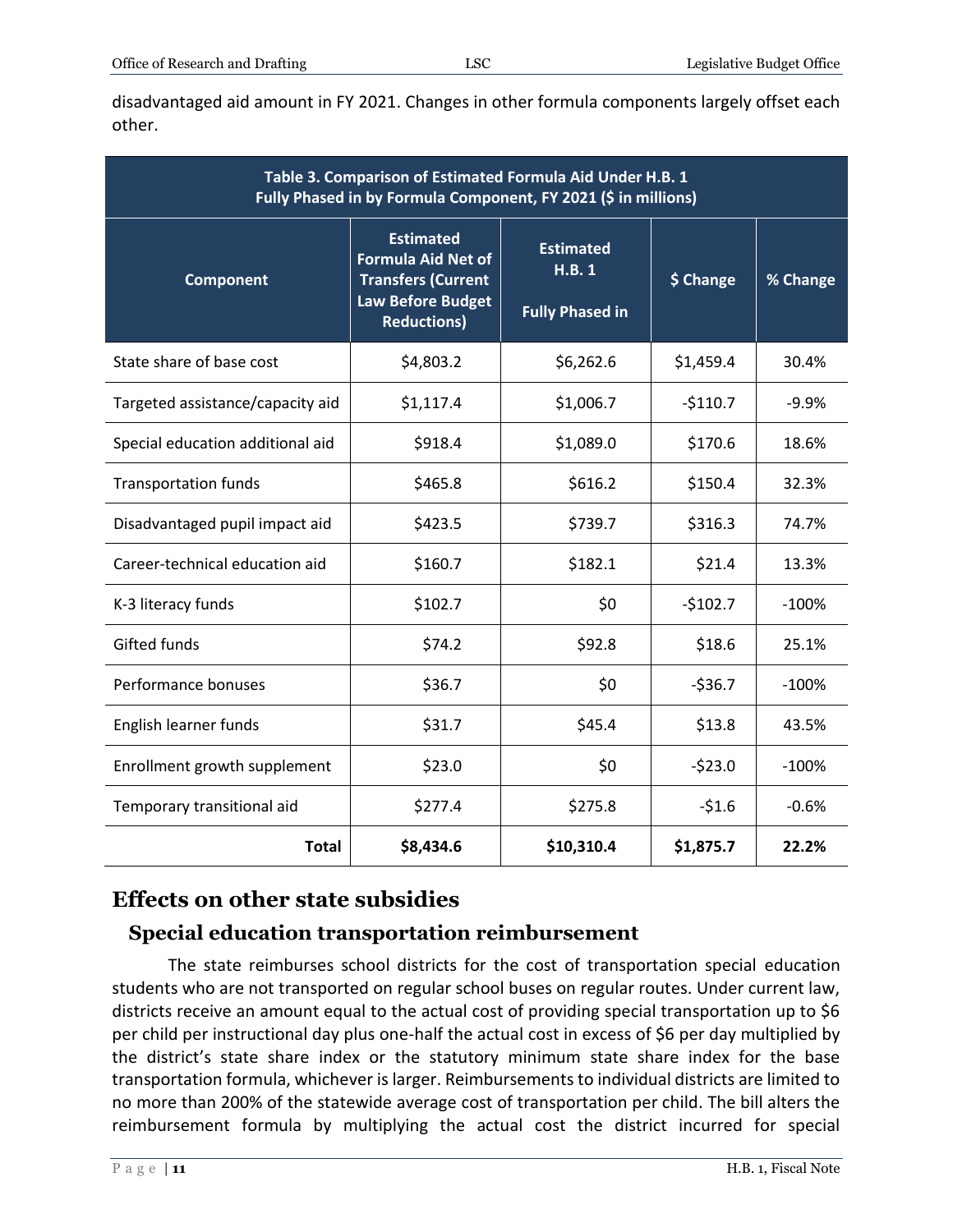transportation by the greater of the district's state share percentage or a state minimum percentage equal to 29.17% in FY 2022, progressively increasing to 50% in FY 2027. The bill also removes the cap on the amount a district can be reimbursed. The proposed formula substantially increases reimbursements. Were the proposal fully in effect for FY 2021, special education transportation payments would have equaled about \$135 million, an increase of \$74.5 million (123%) from the \$60.5 million allocated under the current law.

## **Special education for school-age children at county DD boards**

The state provides GRF funds for special education and related services for school-age children educated by county developmental disabilities (DD) boards. Currently, for each child, a county DD board receives the full per-pupil formula amount plus the applicable special education category amount for that child's disability category, the latter of which is adjusted by the state share index of the child's resident district. In general, the bill makes conforming changes for consistency with the proposed formula for school districts. Accordingly, it replaces the formula amount with the statewide average base cost per pupil, the applicable special education category amount with the applicable weight multiplied by the statewide average base cost per pupil, and the state share index with the state share percentage. As a result of these changes, state aid to county DD boards in FY 2021 would have been higher than current law by about \$4.5 million.

# **Preschool special education**

The bill makes similar changes to the formula for determining state aid to school districts for preschool special education services. Under current law, each school district receives \$4,000 for each preschool student with disabilities plus additional special education aid based on the applicable special education category amount for each student and the resident district's state share index. The bill replaces the applicable special education category amount with the applicable weight multiplied by the statewide average base cost per pupil and the state share index with the state share percentage. Compared to the estimated current law amount before the payments are prorated to fit within the appropriation, the bill's changes increase state aid for preschool special education in FY 2021 by roughly \$5 million. Compared to the current law prorated amount, payments are higher by about \$29.0 million.

### **Educational service center operating support**

Under current law, educational service centers (ESCs) receive per-pupil operating support from the GRF according to the enrollment of the school districts with which the ESC has entered into a service agreement (the ESC's "student count"). ESCs designated as "high performing" receive \$26 per pupil while those ESCs not designated as such receive \$24 per pupil. Currently, all ESCs are designated as high performing. The bill creates a tiered system of per-pupil funding for ESCs based on the ESC's student count, as follows:

- A lump sum of \$356,250 if the ESC's student count is 5,000 or less;
- A lump sum of \$356,250 and an additional \$24.72 for each student above 5,000 in the ESC's student count if the student count is greater than 5,000 and less than or equal to 35,000;
- A lump sum of \$356,250 and an additional \$24.72 for each student above 5,000 in the ESC's student count plus an additional per-pupil amount of \$30.90 for each student above 35,000 in the ESC's student count if the student count is greater than 35,000.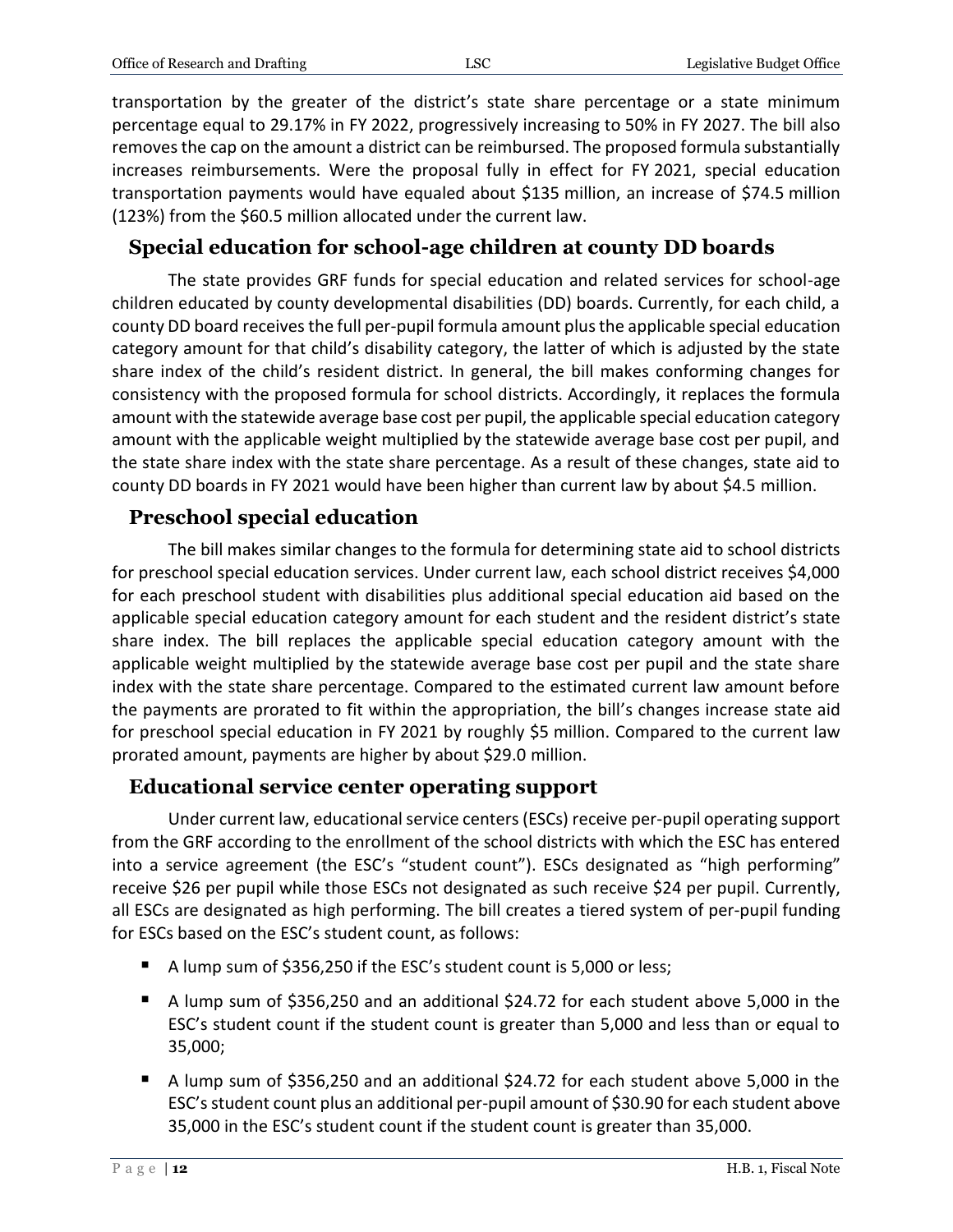If this formula were in effect for FY 2021, ESC funding statewide would have amounted to an estimated \$53.3 million, or \$13.3 million more than actual allocations.

# **Career awareness and exploration aid**

The bill creates a separate per-pupil subsidy outside of the main formula for career awareness and exploration. This aid equals a district's or school's enrolled ADM times \$2.50 for FY 2022, \$5 for FY 2023, \$7.50 for FY 2024, or \$10 for FY 2025 and each fiscal year after. The funds are first transferred from the district or school to the lead district of the career-technical planning district (CTPD) with which the district or school is affiliated. The lead district then disburses the funds to districts and schools receiving services from the CTPD that provide plans for the use of the money that are consistent with the CTPD's plan on file with ODE. The funds are restricted to certain purposes specified by the bill. If the payment were fully phased in for FY 2021, the payment would have generated a total of \$16.7 million for school districts, community schools, and STEM schools.

# **Other provisions**

# **DPIA and Student wellness and success funding reporting**

The bill requires that a school district or other public school, in the school's annual report of the initiatives on which it spent its DPIA, student wellness and success funds, and enhancement funds, include the amount of money spent on each initiative. While current law only requires a description of the initiatives taken, some districts and schools already report amounts spent to ODE.

#### **Studies**

The bill makes various changes to two education-related studies required to be conducted under current law. In general, the bill adds certain elements to the required studies on economically disadvantaged students and preschool education requirements. It also requires these studies and nine others required by S.B. 310 of the 133rd General Assembly to be submitted to the newly created School Funding Oversight Commission (see below) along with other recipients specified in current law. S.B. 310 appropriates \$3 million in FY 2021 from lottery profits to pay for the eleven studies, which must be completed by December 31, 2022 under continuing law.

### **School Funding Oversight Commission**

The bill creates the School Funding Oversight Commission which will, among other duties, evaluate the implementation of the bill's components and review the education studies described above. The state may incur some minimal administrative costs annually to support the work of the Commission.

### **Transportation funding intent language**

#### **Bus purchase grants**

The bill includes language stating the intent of the General Assembly to appropriate funds for two transportation-related programs for FY 2022 and FY 2023. The bill states the intent to appropriate \$45 million in each of FY 2022 and FY 2023 to provide school bus purchase assistance. The funds would be supported by transfers from the GRF. This is similar to an existing